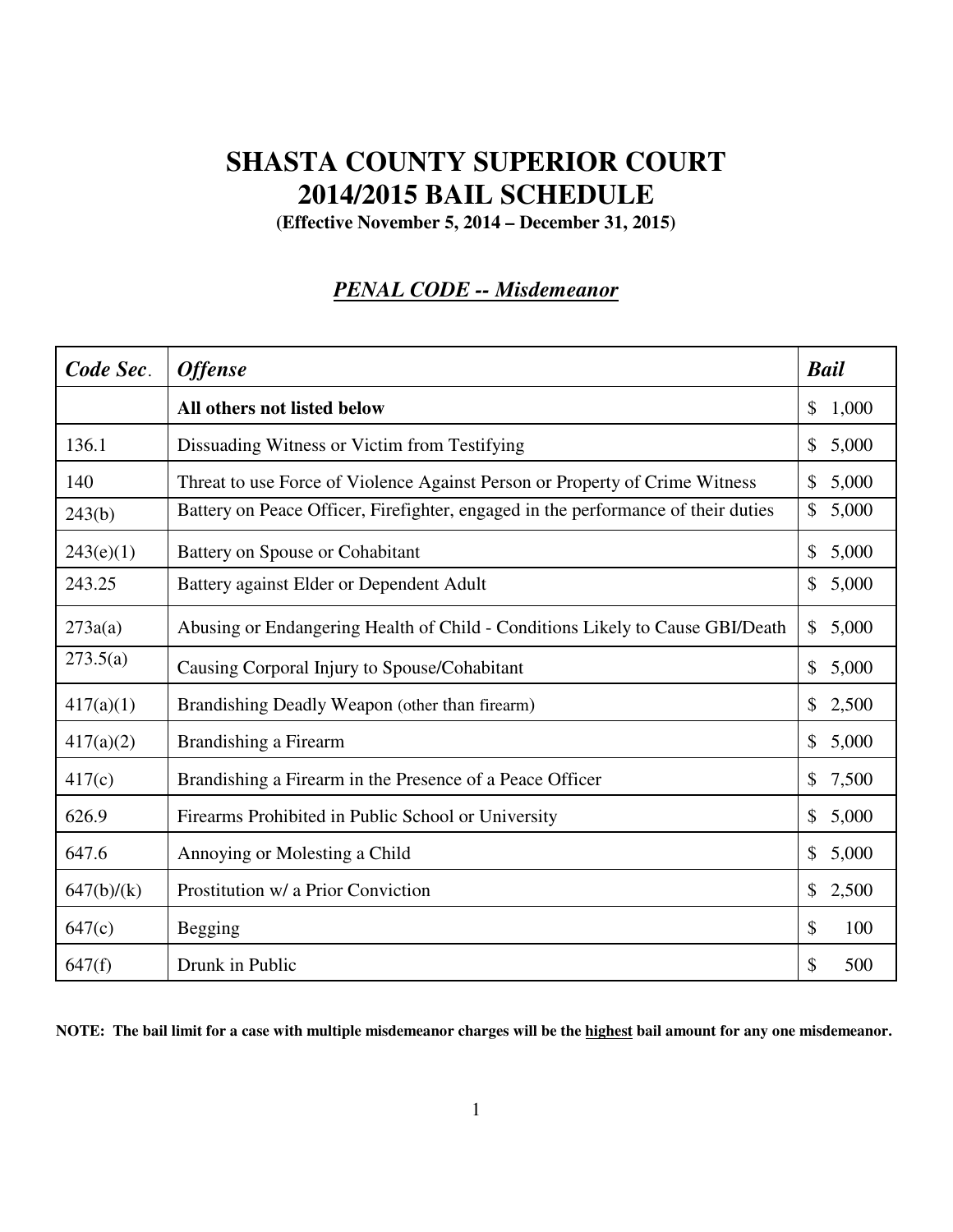#### *BUSINESS AND PROFESSIONS -- Misdemeanor*

| Code Sec.   Offense |     | <b>Bail</b>      |
|---------------------|-----|------------------|
|                     | All | 000,1<br>╓<br>۰D |

# *HEALTH AND SAFETY CODE -- Misdemeanor*

| Code Sec.   Offense |     | <b>Bail</b> |
|---------------------|-----|-------------|
|                     | All | 1,000<br>◡  |

#### *VEHICLE CODE -- Misdemeanor*

| Code Sec.                  | <b>Offense</b>                                                                  | <b>Bail</b>              |
|----------------------------|---------------------------------------------------------------------------------|--------------------------|
|                            | <b>All not listed below</b>                                                     | 1,000<br><sup>S</sup>    |
| 2800.1(a)                  | <b>Flight from Pursuing Peace Officer</b>                                       | 2,500<br>\$              |
| 2800.2(a)                  | Flight from Pursuing Peace Officer – Willful or Wanton Disregard for Safety     | \$<br>5,000              |
| 12500(a)                   | Driving without a Valid License                                                 | \$<br>390                |
| 14601(a) $&$<br>14601.1(a) | Driving with a Suspended License<br>(non-alcohol related)                       | \$<br>390                |
| 23109(b)                   | Aiding or Abetting in Speed Contest                                             | \$<br>390                |
| 23109(c)                   | Exhibition of Speed, aiding or abetting                                         | \$<br>390                |
| 23152(a)                   | Driving under the Influence of Alcohol                                          | $\mathbb{S}$<br>$2,500*$ |
| 23152(b)                   | Driving while having .08% Alcohol or more                                       | $2,500*$<br>\$           |
| 23152(c)                   | Driving While Addicted to Any Drug                                              | $2,500*$<br>$\mathbb{S}$ |
| ∗                          | With one prior conviction within ten (10) years                                 | 5,000<br>$\mathbb{S}$    |
| ∗                          | With two or more prior convictions within ten $(10)$ years - <b>DO NOT O.R.</b> | \$<br>7,500              |

**NOTE: The bail limit for a case with multiple misdemeanor charges will be the highest bail amount for any one misdemeanor.**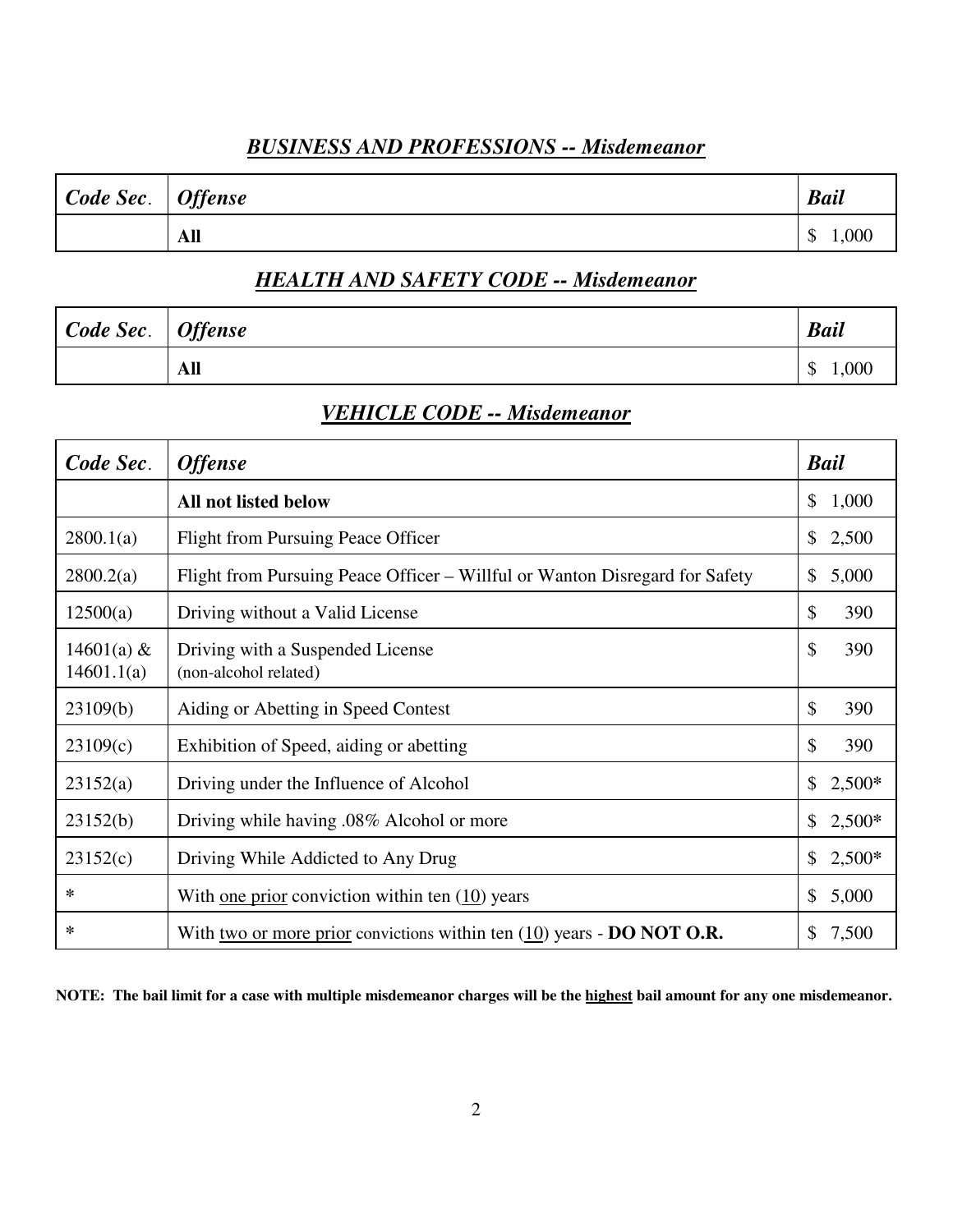| Code Sec.  | <b>Offense</b>                                                                                                                               | <b>Bail</b>                       |
|------------|----------------------------------------------------------------------------------------------------------------------------------------------|-----------------------------------|
|            | All not listed below                                                                                                                         | \$10,000                          |
| 37(a)      | Treason                                                                                                                                      | \$1 million                       |
| 67         | Bribery of State Executive Officer                                                                                                           | \$25,000                          |
| 76         | Threats to the Life of an Official or Judge                                                                                                  | \$100,000                         |
| 92, 93     | Bribery, Offering, Accepting by Judges, Jurors, Referees                                                                                     | \$100,000                         |
| 95         | Attempt to Influence Juror                                                                                                                   | \$25,000                          |
| 95.1       | Threat to Juror                                                                                                                              | \$50,000                          |
| 118(a)     | Perjury                                                                                                                                      | \$25,000                          |
| 127        | Subornation of Perjury                                                                                                                       | \$50,000                          |
| 128        | Perjury - Capital Case                                                                                                                       | \$100,000                         |
| 136.1(a)   | Threat to Witness                                                                                                                            | \$25,000                          |
| 136.1(c)   | Preventing, Dissuading Witness from Attendance/Testifying                                                                                    | \$100,000                         |
| 137(a)/(b) | <b>Influencing Testimony</b>                                                                                                                 | \$100,000                         |
| 139        | Threats of Force or Violence Against Witness or Victim                                                                                       | \$50,000                          |
| 148.10(a)  | Resisting Peace Officer Causing GBI or death                                                                                                 | \$50,000                          |
| 149        | Assault by Officer under Color of Authority                                                                                                  | \$25,000                          |
| 165        | Bribery of Councilman, Supervisor, etc.                                                                                                      | \$25,000                          |
| 182        | Conspiracy<br>- to commit any misdemeanor<br>- to commit any felony<br>- to commit crime against person of certain federal or state officers | Same as<br>substantive<br>offense |
| 182(a)(6)  | Conspiracy to Commit any Crime Against President, Vice President, and Others                                                                 | \$100,000                         |
| 186.22     | Participation in Street Gang Activity                                                                                                        | \$25,000                          |
| 186.28     | Transferring Control of Firearm to Gang Member                                                                                               | \$25,000                          |
| 187        | Murder – First Degree                                                                                                                        | \$1 million                       |

# *PENAL CODE -- Felony*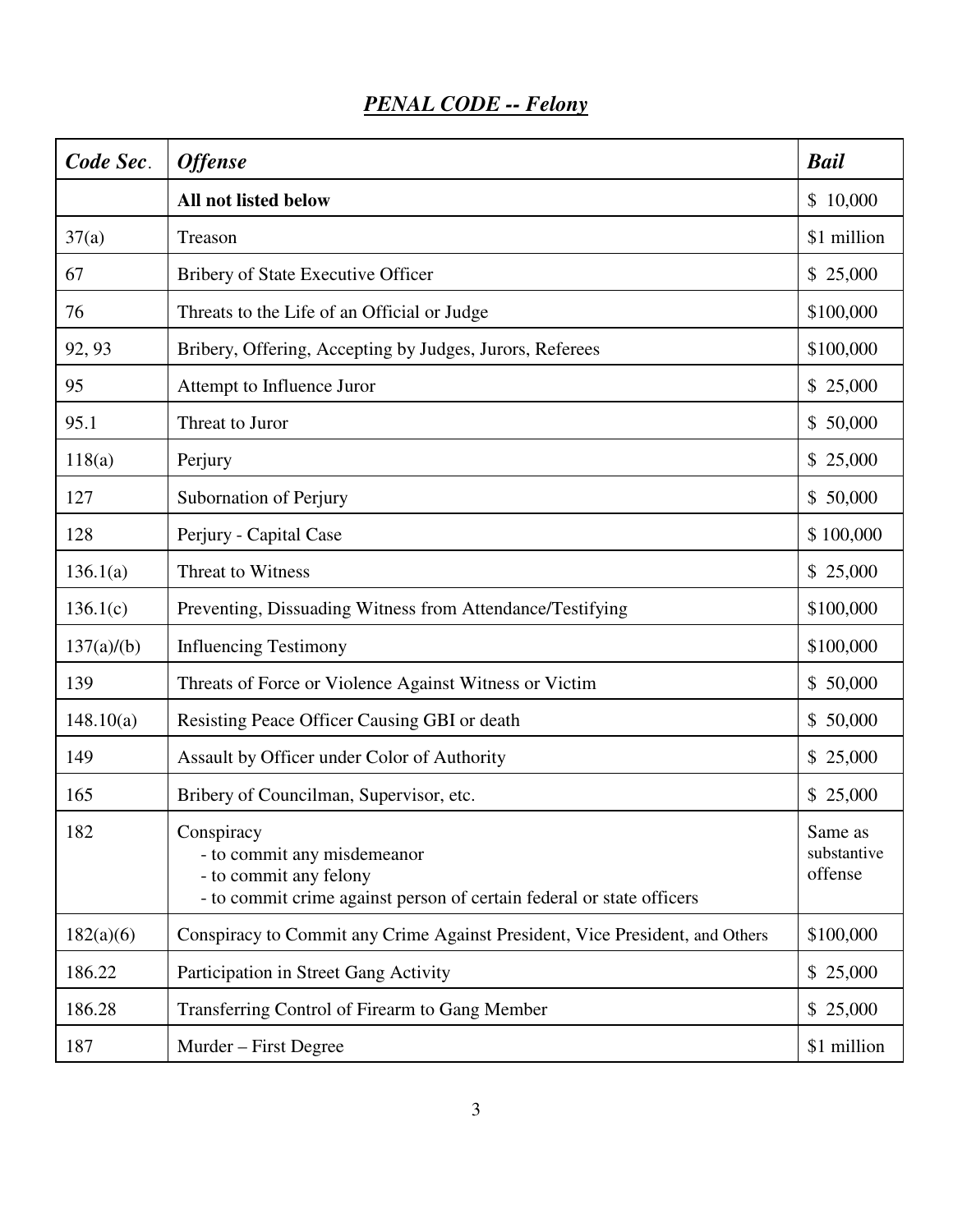| 187               | Murder – Second Degree                                                | \$750,000 |
|-------------------|-----------------------------------------------------------------------|-----------|
| 187               | Murder w/ Special Circumstance(s) – [see $$1270.5$ P.C. re "no bail"] | No Bail   |
| 664/187           | Attempted Murder - All Degrees                                        | \$500,000 |
| 191.5(a)          | Gross Vehicular Manslaughter While Intoxicated                        | \$100,000 |
| 192(a)            | Manslaughter - Voluntary                                              | \$100,000 |
| 192(b)            | Manslaughter - Involuntary                                            | \$25,000  |
| 192(c)(1)         | Vehicular Manslaughter w/ Gross Negligence                            | \$50,000  |
| 192(c)(2)         | Vehicular Manslaughter (DUI without gross negligence)                 | \$25,000  |
| 203               | Mayhem                                                                | \$100,000 |
| 205               | <b>Aggravated Mayhem</b>                                              | \$500,000 |
| 206               | Torture                                                               | \$500,000 |
| 207               | Kidnapping                                                            | \$100,000 |
| See 667.8(a)      | Kidnapping for Purpose of Felony Sexual Abuse                         | \$500,000 |
| 207(b)            | Kidnapping Victim under 14 years                                      | \$500,000 |
| 208/<br>209(b)(1) | Kidnap for Rape                                                       | \$500,000 |
| 209(a)            | Kidnap for Ransom or Extortion                                        | \$500,000 |
| 209(b)            | Kidnapping for Robbery                                                | \$500,000 |
| 209.5             | Kidnapping During a Car Jacking                                       | \$500,000 |
| 210.5             | <b>Hostage Taking</b>                                                 | \$500,000 |
| 211/212.5(a)      | Robbery, First Degree                                                 | \$100,000 |
| 211/212.5(b)      | Robbery, First Degree                                                 | \$100,000 |
| 211/212.5(c)      | Robbery, Second Degree                                                | \$50,000  |
| 213(b)            | <b>Attempted Robbery</b>                                              | \$50,000  |
| 215               | Carjacking                                                            | \$100,000 |
| 217.1(a)          | <b>Assault Government Officer</b>                                     | \$50,000  |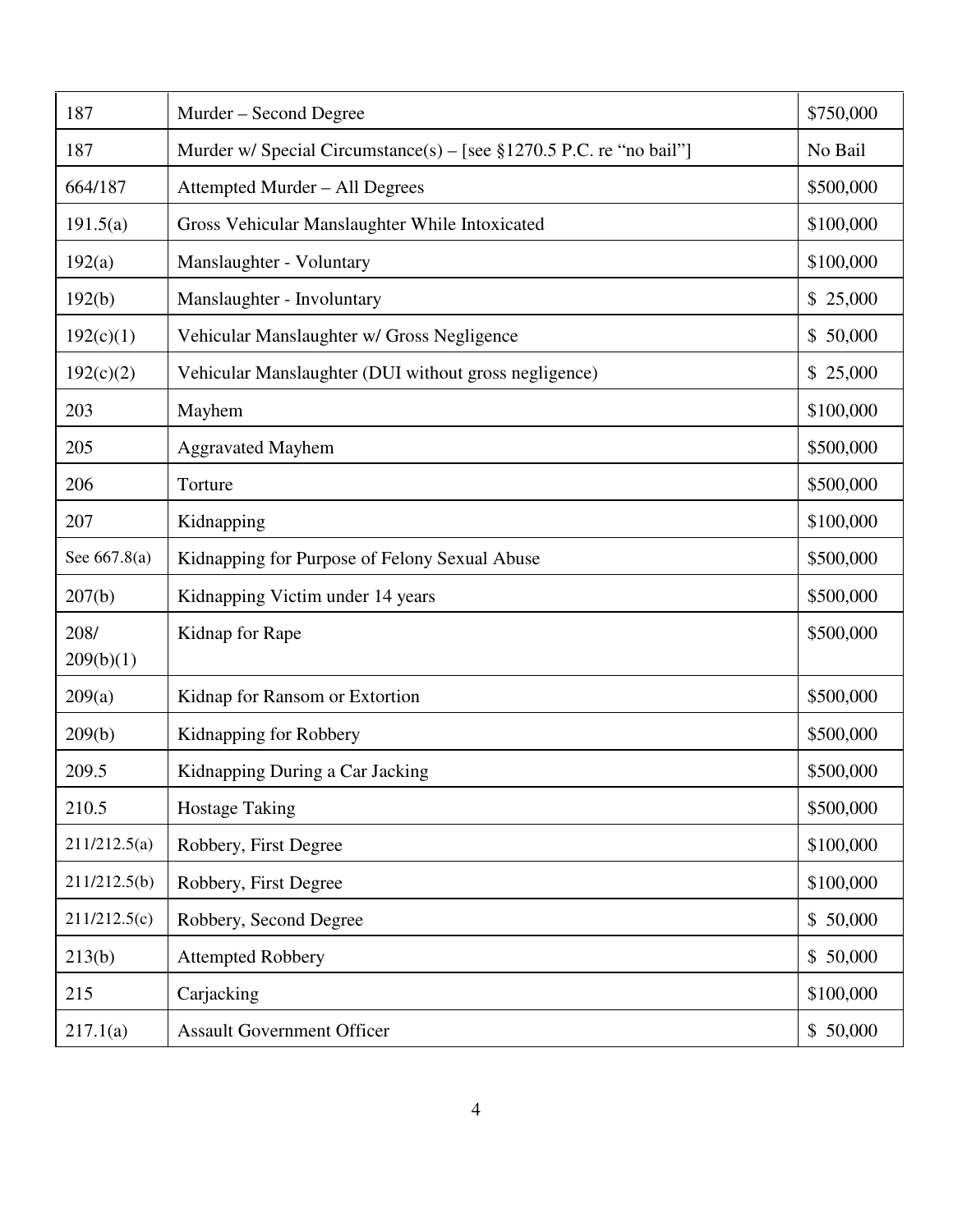| 217.1(b)      | Attempted Murder of Government Officer                                                                             | \$500,000                         |
|---------------|--------------------------------------------------------------------------------------------------------------------|-----------------------------------|
| 218           | Derailing or Wrecking a Train                                                                                      | \$250,000                         |
| 219           | Train Wreck w/ Death                                                                                               | No Bail                           |
| 219.1         | Throwing Rocks or Missiles at Common Carrier<br>Without Injury<br>With Injury                                      | 10,000<br>S.<br>\$25,000          |
| 220           | Assault w/ Intent to Commit Mayhem, Rape, Sodomy, Oral Copulation, or any<br>violation of PC §264.1, §288, or §289 | Same as<br>substantive<br>offense |
| 236/237       | False Imprisonment by Force or Violence                                                                            | \$50,000                          |
| 241.1         | <b>Assault on Custodial Officer</b>                                                                                | \$25,000                          |
| 243(c)(1)/(2) | Battery on Peace Officer or Fireman w/ Injury                                                                      | \$25,000                          |
| 243(d)        | Battery against Anyone w/ Serious Bodily Injury                                                                    | \$50,000                          |
| 243.1         | <b>Battery upon Custodial Officer</b>                                                                              | \$25,000                          |
| 243.4         | <b>Sexual Battery</b>                                                                                              | \$25,000                          |
| 243.7         | Battery against a Juror                                                                                            | \$50,000                          |
| 244           | <b>Assault with Caustic Chemical</b>                                                                               | \$50,000                          |
| 244.5(b)      | Assault with Stun Gun or Less Lethal Weapon                                                                        | \$25,000                          |
| 244.5(c)      | Assault with Stun Gun or Less Lethal Weapon Against Peace Officer/Firefighter                                      | \$50,000                          |
| 245(a)(1)     | Assault with Deadly Weapon Other than a Firearm                                                                    | \$25,000                          |
| 245(a)(2)     | Assault with a Firearm                                                                                             | \$50,000                          |
| 245(a)(3)     | Assault with a Machine Gun                                                                                         | \$100,000                         |
| 245(a)(4)     | Assault with Force Likely to Produce Great Bodily Injury                                                           | \$25,000                          |
| 245(b)        | Assault with a Semi-Automatic Firearm                                                                              | \$50,000                          |
| 245(c)        | Assault with Deadly Weapon or Force Likely to Produce Great Bodily Injury<br>upon a Peace Officer or Firefighter   | \$50,000                          |
| 245(d)(1)     | Assault with Firearm Upon a Peace Officer or Firefighter                                                           | \$100,000                         |
| 245(d)(2)     | Assault with a Semi-Automatic Firearm Upon a Peace Officer or Firefighter                                          | \$250,000                         |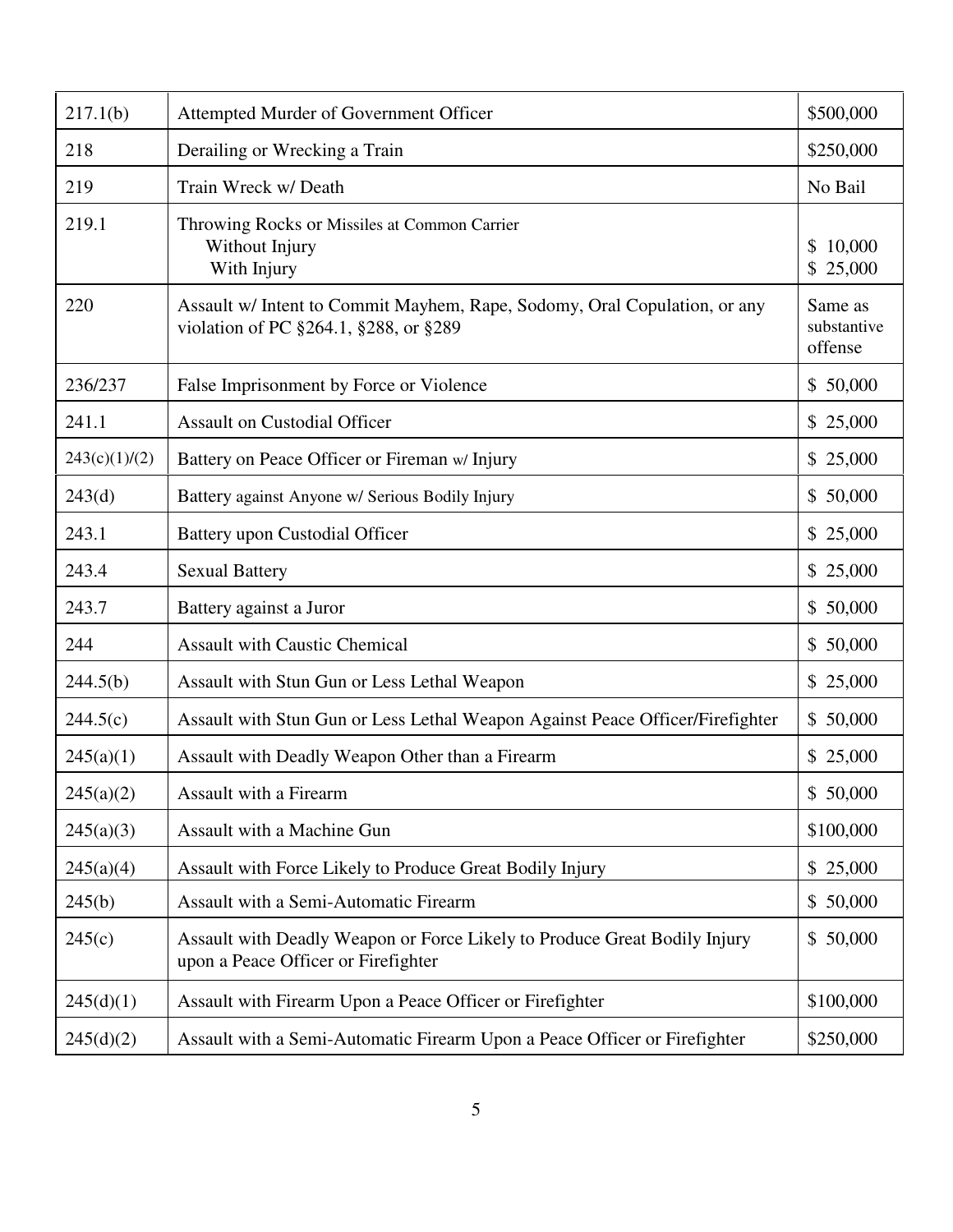| 245(d)(3)        | Assault on Police Officer or Firefighter with Machine Gun or Assault Weapon | \$250,000 |
|------------------|-----------------------------------------------------------------------------|-----------|
| 245.2            | Assault with Deadly Weapon on Public Transit Employee                       | \$100,000 |
| 245.3            | Assault with Deadly Weapon on Custodial Officer                             | \$100,000 |
| 245.5(b)         | Assault with Firearm on School Employee                                     | \$100,000 |
| 245.5(c)         | Assault on School Employee with Taser or Stun Gun                           | \$50,000  |
| 246              | Shooting at Inhabited Dwelling or Vehicle                                   | \$500,000 |
| 246.3            | Grossly Negligent Discharge of Firearm                                      | \$25,000  |
| 261              | Rape                                                                        | \$100,000 |
| 262              | <b>Spousal Rape</b>                                                         | \$50,000  |
| 264.1            | Rape in Concert with Force and Violence                                     | \$250,000 |
| 266h             | Pimping                                                                     | \$25,000  |
|                  | Pimping - victim under age 16 years                                         | \$50,000  |
| 266i             | Pandering                                                                   | \$25,000  |
|                  | Pandering - victim under age 16 years                                       | \$50,000  |
| 266 <sub>j</sub> | Procurement of Child – victim under age 16 years                            | \$25,000  |
| 269              | Aggravated Sexual Assault of Child                                          | \$500,000 |
| 273ab            | Assault on Child with Force Like to Produce GBI Resulting in Death          | \$500,000 |
| 273d(a)          | Corporal Injury of Child                                                    | \$50,000  |
| 273.5(a)         | Corporal Injury of Spouse or Cohabitant                                     | \$50,000  |
| 273.5(f)(1)      | Corporal Injury of Spouse or Cohabitant w/ prior §273.5 w/in seven years    | \$100,000 |
| 273.5(f)(2)      | Corporal Injury of Spouse or Cohabitant w/ prior §243(e) w/in seven years   | \$100,000 |
| 273.6(d)         | Violation of Court Order w/ prior w/in seven years                          | \$25,000  |
| 278              | Child Stealing/Concealment                                                  | \$50,000  |
| 285              | Incest                                                                      | \$50,000  |
| 286              | <b>SODOMY</b>                                                               |           |
| 286(b)(1)        | - Victim under 18 years                                                     | \$50,000  |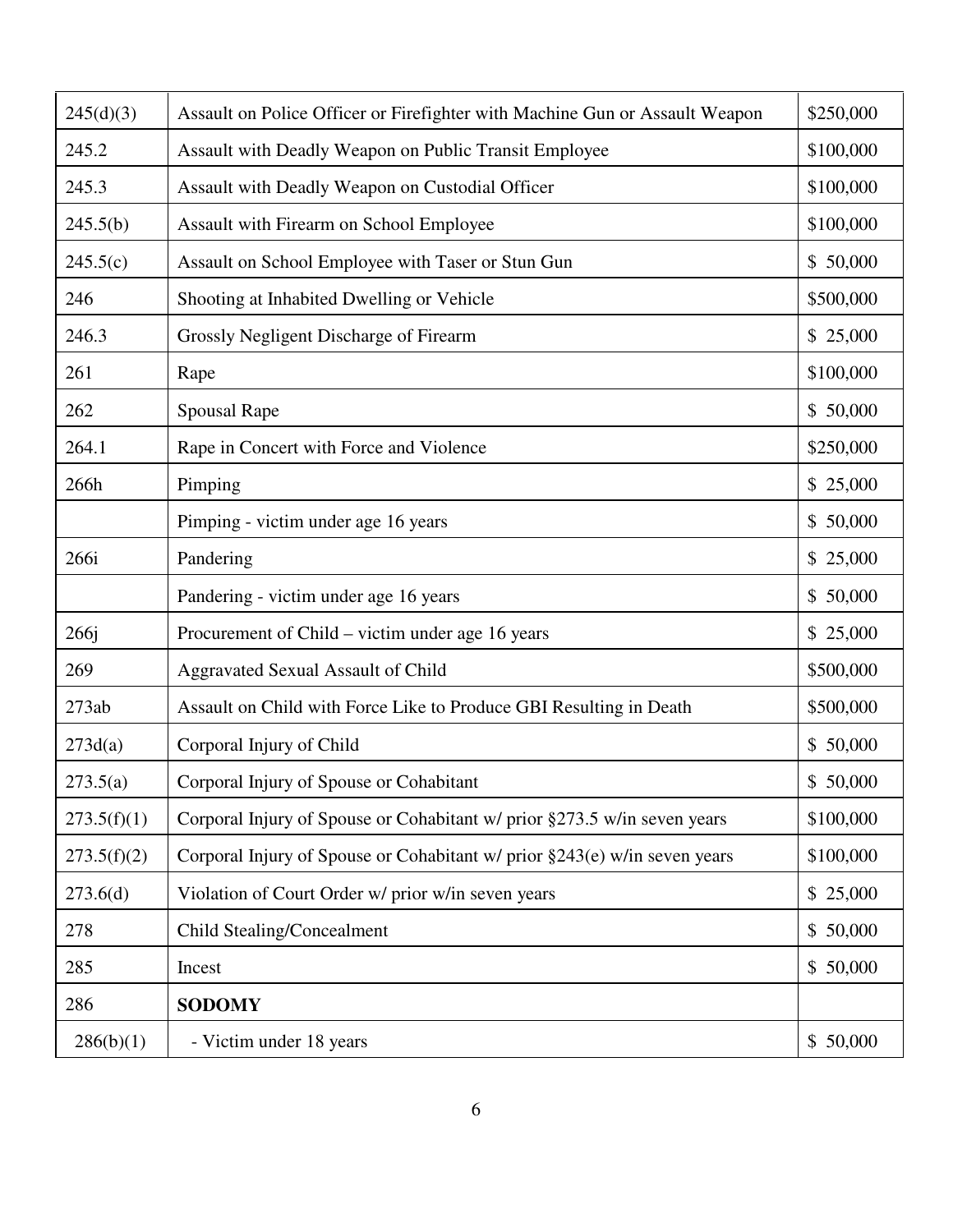| 286(b)(2)    | - Victim under 16 and defendant over 21 years                                                          | \$100,000   |
|--------------|--------------------------------------------------------------------------------------------------------|-------------|
| 286(c)(1)    | - Victim under 14 and defendant more than 10 years older than victim                                   | \$100,000   |
| 286(c)(2)    | - If defendant compelled another by force, duress or threats of great bodily injury                    | \$100,000   |
| 286(d)       | - If in concert with force and violence                                                                | \$250,000   |
| 286(e)       | - While incarcerated                                                                                   | \$50,000    |
| 286(f)       | - If victim unconscious of nature of act                                                               | \$50,000    |
| 286(g)       | - If victim mentally incapable                                                                         | \$50,000    |
| 288(a)       | Lewd Act w/ child under 14 years                                                                       | \$50,000    |
| 288(b)(1)    | Lewd Act w/ child under 14 years w/ force or fear                                                      | \$75,000    |
| 288(c)(1)    | Lewd Act w/ child under 14 and defendant more than 10 years older                                      | \$100,000   |
| 288.5(a)     | Continuous Sexual Abuse of child under 14 years                                                        | \$100,000   |
| 288.7(a)     | Sexual Acts with a child 10 years old or younger                                                       | \$1 million |
| 288a         | <b>ORAL COPULATION</b>                                                                                 |             |
|              |                                                                                                        |             |
| 288a(b)(1)   | - If victim under 18 years                                                                             | \$25,000    |
| 288a(b)(2)   | - If victim under 16 and defendant over 21 years                                                       | \$100,000   |
| 288a(c)      | - If victim under 14 years, or by force                                                                | \$100,000   |
|              | - If defendant compelled another to participate by force, duress, or threats of<br>great bodily injury | \$50,000    |
| 288a(c)(2)   | - If w/ force or fear                                                                                  | \$100,000   |
| 288a(d)      | - If in concert w/ force or fear                                                                       | \$250,000   |
| 288a(e)      | - If committed while incarcerated                                                                      | \$50,000    |
| 288a(f)      | - If victim unconscious of nature of act                                                               | \$100,000   |
| 288a(g)      | - If victim is mentally ill                                                                            | \$100,000   |
| 289          | PENETRATION BY FOREIGN OR UNKNOWN OBJECT                                                               |             |
| 289(a)(1)(A) | - If w/ force or fear                                                                                  | \$100,000   |
| 289(a)(1)(B) | - If victim under 14 years w/ force or fear                                                            | \$250,000   |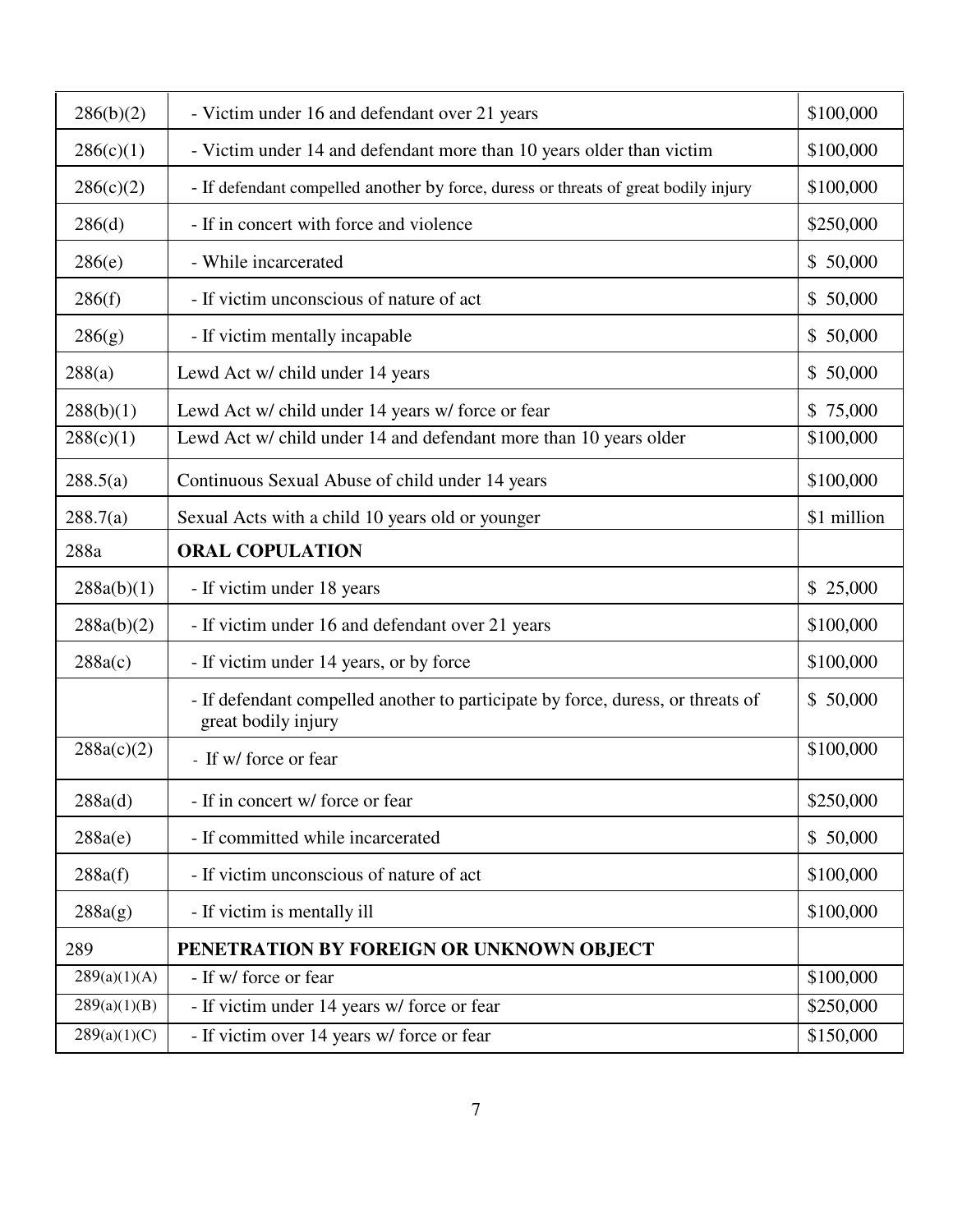| 289(a)(2)(D)  | - Threatening to retaliate in the future against victim or other person                                                         | \$100,000 |
|---------------|---------------------------------------------------------------------------------------------------------------------------------|-----------|
| 289(b)        | - If victim has mental disorder or developmental/physical disability                                                            | \$100,000 |
| 289(d)        | - Victim unconscious of the nature of the act                                                                                   | \$100,000 |
| 289(e)        | - Victim prevented from resisting by intoxicating or anesthetic<br>substance, or any controlled substance                       | \$100,000 |
| 289(f)        | - Victim submits under belief it is someone known to the victim other than the<br>defendant, induced by pretense or concealment | \$100,000 |
| 289(g)        | - Threatening to use authority of public official to incarcerate, arrest or deport                                              | \$100,000 |
| 289(h)        | - Victim under 18 years                                                                                                         | \$25,000  |
| 289(i)        | - Defendant over 21, victim under 16 years                                                                                      | \$ 25,000 |
| 289(j)        | - Victim under 14 and more than 10 years younger than defendant                                                                 | \$50,000  |
| 311.2(b)      | Sale of Obscene Material Depicting Minors                                                                                       | \$25,000  |
| 311.4(b)      | Involving minor under 18 in Obscene Film or Performance                                                                         | \$25,000  |
| 311.10        | Advertising Obscene Material Depicting Minors under 18                                                                          | \$25,000  |
| 311.11(a)/(b) | Possession of matter Depicting Sexual Conduct of Child under 14                                                                 | \$25,000  |
| 314.1         | Indecent Exposure w/ Prior                                                                                                      | \$25,000  |
| 368           | <b>Elder Abuse</b>                                                                                                              | \$25,000  |
| 405b          | Lynching                                                                                                                        | \$25,000  |
| 417(c)        | Threatening Peace Officer with Firearm                                                                                          | \$50,000  |
| 417.3         | Exhibiting Firearm in Presence of Occupant of a Motor Vehicle                                                                   | \$50,000  |
| 417.6         | Exhibiting Weapon and Inflicting Serious Bodily Injury                                                                          | \$50,000  |
| 417.8         | Exhibiting Weapon at Police Officer w/ Intent to Resist                                                                         | \$50,000  |
| 422           | <b>Criminal Threats</b>                                                                                                         | \$25,000  |
| 422.7         | Hate Crime                                                                                                                      | \$50,000  |
| 424           | Embezzlement - Public Officer by Falsifying Accounts                                                                            | \$25,000  |
| 451(a)        | Arson causing Great Bodily Injury                                                                                               | \$250,000 |
| 451(b)        | Arson of Inhabited Structure                                                                                                    | \$250,000 |
| 451(c)        | Arson of Structure or Forest                                                                                                    | \$100,000 |
| 451(d)        | <b>Arson of Personal Property</b>                                                                                               | \$50,000  |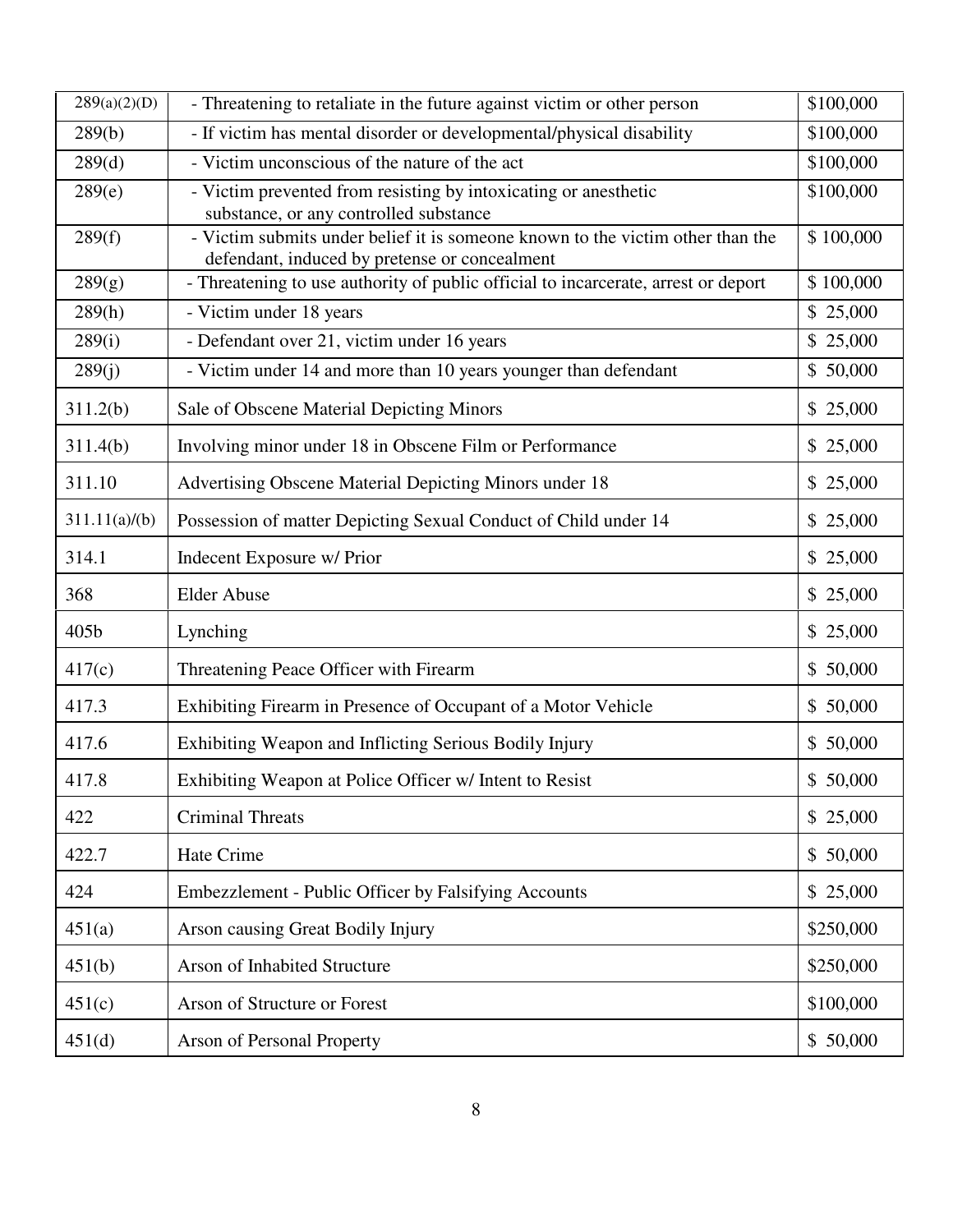| 452(a)    | Recklessly causing Fire w/ Great Bodily Injury                                           | \$25,000    |
|-----------|------------------------------------------------------------------------------------------|-------------|
| 453(a)    | Possession of Explosive or Flammable Matter                                              | \$50,000    |
| 454       | Arson During State of Emergency                                                          | \$100,000   |
| 459       | Burglary – First Degree                                                                  | \$25,000    |
| 459       | Burglary – First Degree - Occupied Residence [as per §667.5(c)(21) P.C.]                 | \$50,000    |
| 459       | <b>Burglary – Second Degree</b>                                                          | \$10,000    |
| 464       | Burglary – w/ Explosives                                                                 | \$50,000    |
| 476a      | $Checks - N.S.F.$                                                                        | \$<br>5,000 |
| 484c      | <b>Embezzlement of Funds for Construction</b>                                            | \$25,000    |
| 487       | <b>Grand Theft</b><br>(*or amount of theft, if higher)                                   | $$10,000*$  |
| 487(d)(1) | Theft of Motor Vehicle (value over \$950)                                                | \$10,000    |
| 496       | Receiving Stolen Property (value over \$950)<br>(*or amount received, if higher)         | $$10,000*$  |
| 497       | Stolen Property – bring into state<br>(*or amount stolen, if higher)                     | $$10,000*$  |
| 502       | Computer fraud<br>(*or amount stolen, if higher)                                         | $$25,000*$  |
| 504       | Embezzlement – misappropriation by public officer<br>(*or amount stolen, if higher)      | $$50,000*$  |
| 504a      | Embezzlement – disposal of property under lease/lien<br>(*or amount stolen, if higher)   | $$10,000*$  |
| 504b      | Embezzlement – proceeds of sale of secured property<br>(*or amount stolen, if higher)    | $$10,000*$  |
| 505       | Embezzlement – by bailee<br>(*or amount stolen, if higher)                               | $$10,000*$  |
| 506       | Embezzlement – misappropriation by trustee, contractor<br>(*or amount stolen, if higher) | $$25,000*$  |
| 514       | Embezzlement or Defalcation of Public Funds<br>(*or amount stolen, if higher)            | $$25,000*$  |
| 518/519   | Extortion – Not Amounting to Robbery, but by force/threat                                | \$25,000    |
| 522       | Extortion – Obtaining Signature by Threats                                               | \$50,000    |
| 523       | Extortion – Threatening Letters                                                          | \$25,000    |
| 532       | <b>False Pretenses</b>                                                                   | \$25,000    |
| 548       | Defrauding Insurer<br>(*or amount taken, if higher)                                      | $$25,000*$  |
| 594(b)(1) | Vandalism of \$10,000 or more                                                            | \$25,000    |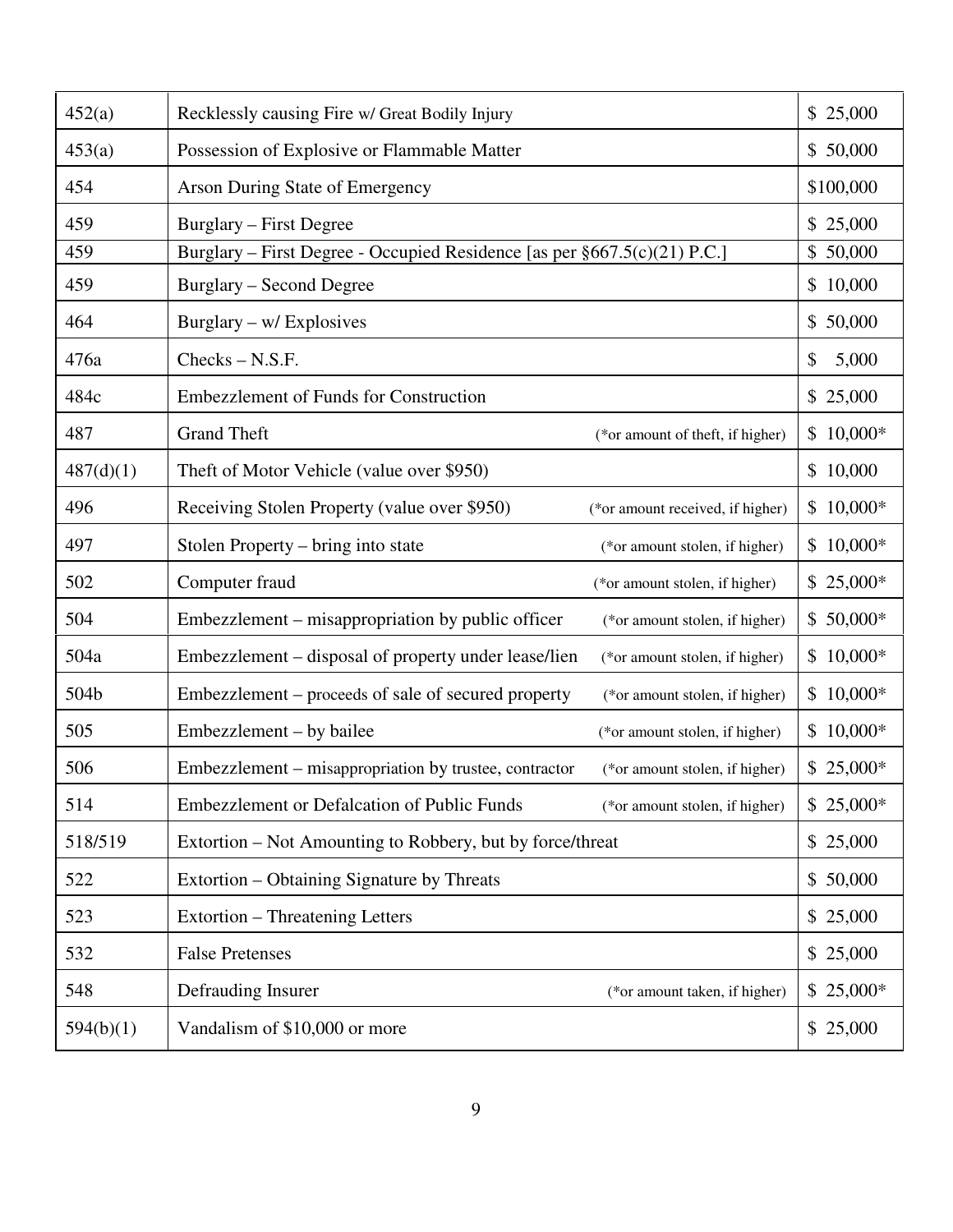| 594.3                            | <b>Church Vandalism</b>                                                                                                                                                                             | \$50,000                           |
|----------------------------------|-----------------------------------------------------------------------------------------------------------------------------------------------------------------------------------------------------|------------------------------------|
| 626.9(b)                         | Bring or possess loaded firearm on school ground                                                                                                                                                    | \$25,000                           |
| 646.9(a)<br>646.9(b)<br>646.9(c) | Stalking                                                                                                                                                                                            | \$25,000<br>\$100,000<br>\$150,000 |
| 653f(a)                          | Solicitation to commit a felony                                                                                                                                                                     | \$100,000                          |
| 653f(b)                          | Solicitation to commit murder                                                                                                                                                                       | \$500,000                          |
| 664                              | Attempt - completed crime punishable by state prison<br>-- same as substantive offense except for<br>attempted murder                                                                               |                                    |
| 664/187                          | Attempted murder                                                                                                                                                                                    | \$500,000                          |
| 4500                             | Assault w/ Deadly Weapon -- lifer                                                                                                                                                                   | \$250,000                          |
| 4501                             | Assault w/ Deadly Weapon by prison inmate                                                                                                                                                           | \$100,000                          |
| 4501.5                           | Battery on non-inmate by prison inmate                                                                                                                                                              | \$25,000                           |
| 4502                             | Possession of deadly weapon by inmate                                                                                                                                                               | \$50,000                           |
| 4503                             | Holding of hostages by inmate                                                                                                                                                                       | \$100,000                          |
| 4530(a)                          | Escape – Attempt from Prison w/ Force/Violence                                                                                                                                                      | No Bail                            |
| 4530(b)                          | Escape – Attempt from Prison w/o Force/Violence                                                                                                                                                     | \$500,000                          |
| 4532(a)                          | Escape, or attempt by misdemeanant, inebriate, or person on work furlough from<br>jail, etc.<br>-- Convicted<br>-- Not Convicted (plus bail amount on original charge)<br>-- With force or violence | \$100,000                          |
| 4532(b)                          | Escape, or attempt by prisoner booked, charged or convicted of a felony from jail,<br>etc.<br>-- Convicted<br>-- Not Convicted (plus bail amount on original charge)<br>-- With force or violence   | \$250,000                          |
| 4532(b)(1)                       | Escape – Inmate on alternative custody/home detention w/o force or violence                                                                                                                         | \$50,000                           |
| 4532(b)(2)                       | Escape – Inmate on alternative custody/home detention w/ force or violence                                                                                                                          | \$100,000                          |
| 4574                             | Smuggling Weapon into Jail or Prison                                                                                                                                                                | \$25,000                           |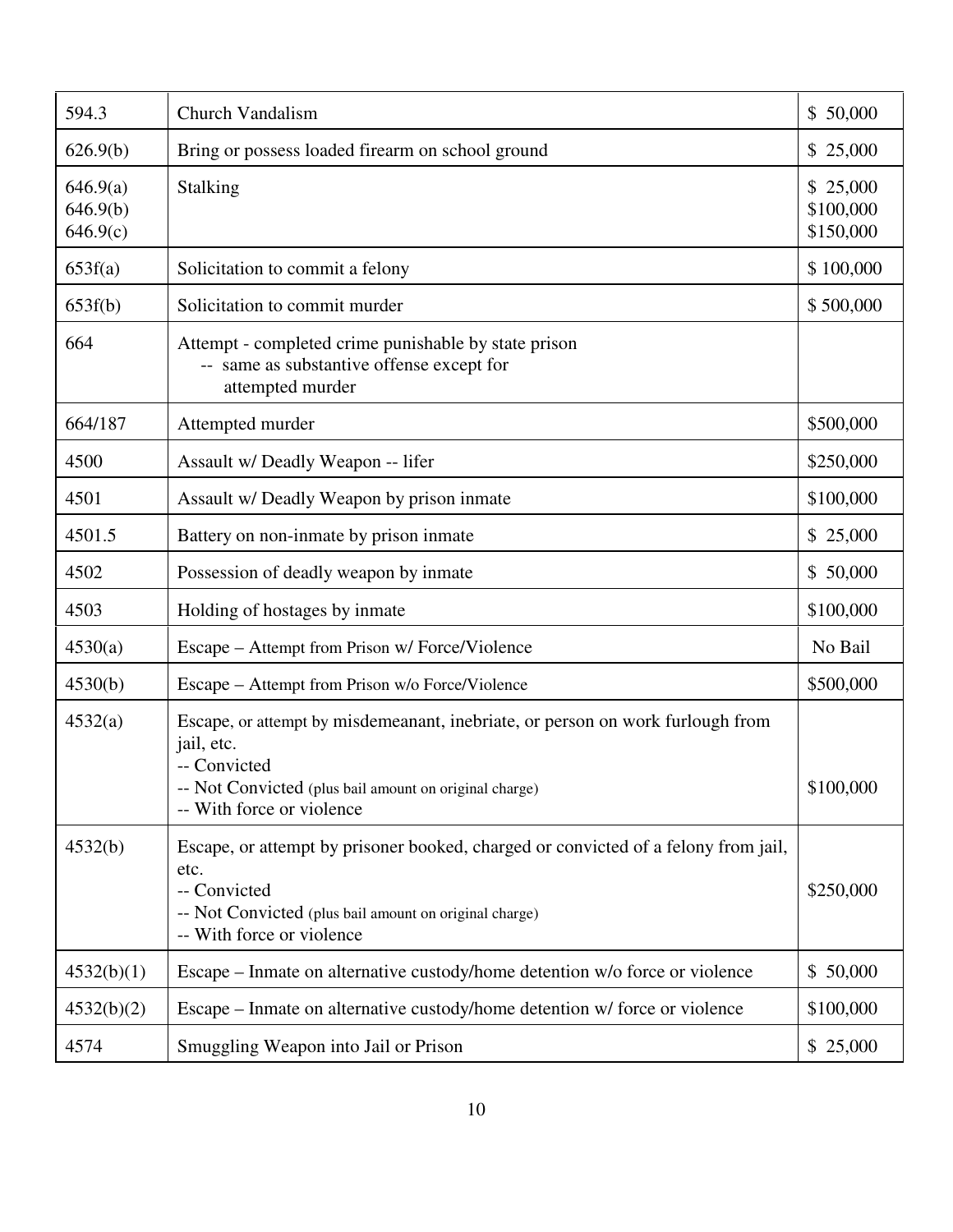| 11413                                                                                  | Terrorizing by Arson                                                                                     | \$500,000   |
|----------------------------------------------------------------------------------------|----------------------------------------------------------------------------------------------------------|-------------|
| 18710                                                                                  | Possession of Destructive Device                                                                         | \$50,000    |
| 18725                                                                                  | Carrying or Placing Explosive on Common Carrier                                                          | \$500,000   |
| 18715                                                                                  | Possession of Destructive Device or Explosive in Public Places                                           | \$500,000   |
| 18740                                                                                  | Possession of Exploding or Destructive Device or Explosive with Intent to Injure                         | \$500,000   |
| 18730                                                                                  | Sale or Transportation of Exploding or Destructive Device                                                | \$100,000   |
| 18745                                                                                  | Exploding Destructive Device or Explosive with Intent to Murder                                          | \$1 million |
| 18750                                                                                  | <b>Unlawful Explosion Causing Bodily Injury</b>                                                          | \$500,000   |
| 18755(a)                                                                               | <b>Unlawful Explosion Causing Death</b>                                                                  | \$1 million |
| 18720                                                                                  | Possession of Materials with Intent to make Destructive Device or Explosive                              | \$100,000   |
| 25400(a)(5)<br>25400(a)(6)<br>25400(c)(1)<br>25400(c)(2)<br>25400(c)(3)<br>25400(c)(4) | Concealed Weapon on Person w/ Prior Conviction of Crimes Against Person,<br>Property, or Involving Drugs | \$25,000    |
| 25850(c)(1)                                                                            | Carrying Loaded Firearm w/ Prior Felony Conviction                                                       | \$25,000    |
| 26100(c)                                                                               | Personally Shooting from Motor Vehicle                                                                   | \$250,000   |
| 30315<br>30320                                                                         | Possession of Armor-piercing Ammunition                                                                  | \$50,000    |
| 30600<br>30605<br>30610                                                                | Manufacture, Transportation, Sale or Possession of Assault Weapon                                        | \$50,000    |
| 31360                                                                                  | Possession of Body Armor w/ Prior Violent Felony Conviction                                              | \$25,000    |
| 32625(a)                                                                               | Possession of Machine Gun                                                                                | \$50,000    |
| 32625(b)                                                                               | Manufacture/Conversion to Machine Gun                                                                    | \$50,000    |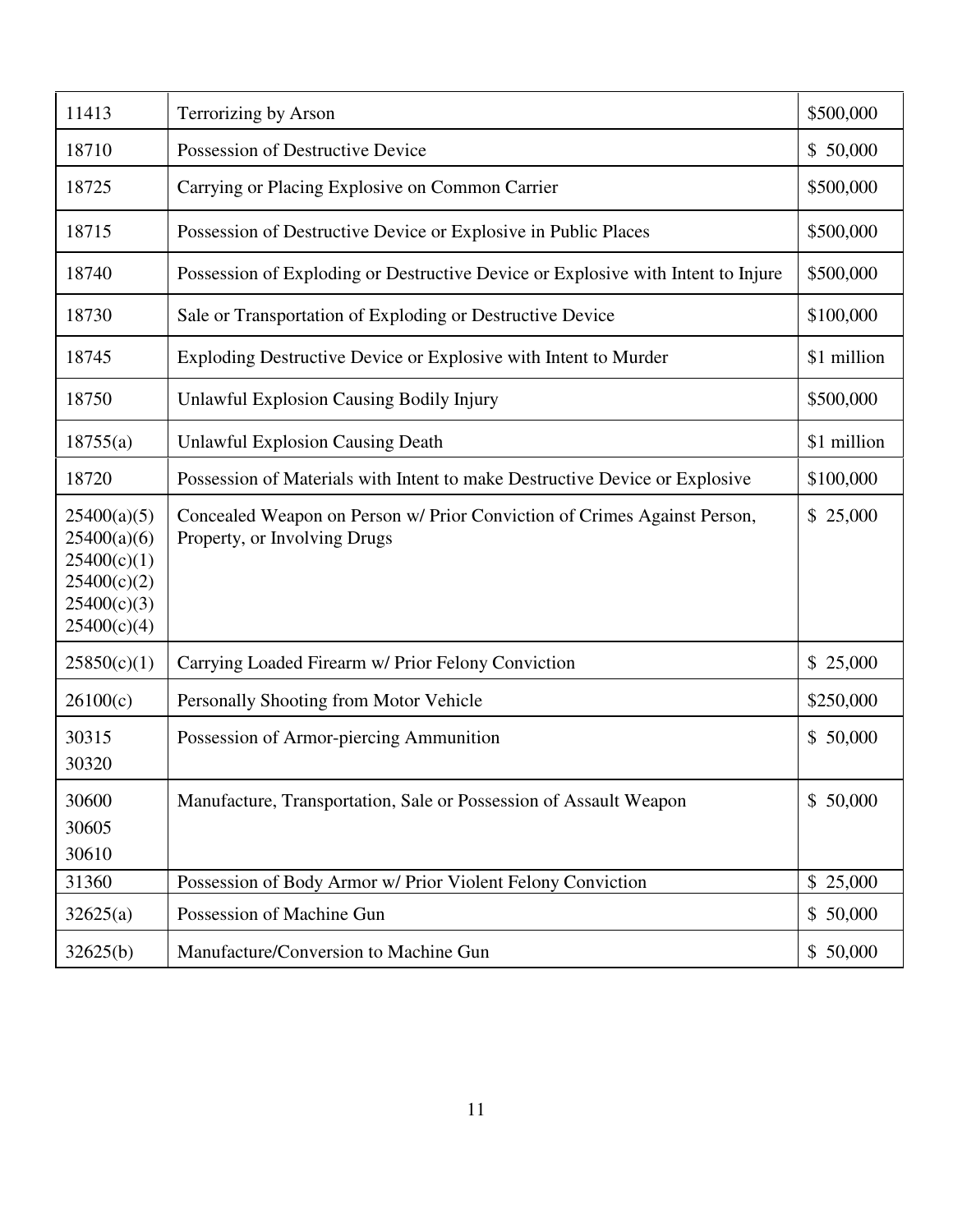| Code Sec.         | <b>Offense</b>                                                                                       | <b>Bail</b>            |
|-------------------|------------------------------------------------------------------------------------------------------|------------------------|
|                   | All not listed below                                                                                 | \$10,000               |
| 2800.2(a)         | Flight from Pursuing Peace Officer – Willful or Wanton Disregard for Safety                          | \$50,000               |
| 2800.3(a)         | Willful Flight from Pursuing Peace Officer Causing Serious Bodily Injury                             | \$100,000              |
| 2800.3(b)         | Willful Flight from Pursuing Peace Officer Causing Death                                             | \$500,000              |
| 4463              | <b>Ownership Certificate or License Forgery</b>                                                      | \$<br>5,000            |
| 20001(b)(2)       | Hit and Run – Serious Injury or Death                                                                | \$25,000               |
| 23110(b)          | Throwing substance or missile at vehicle w/ intent to do great bodily injury                         | 50,000<br>\$           |
| 23152/23550       | DUI of Alcohol or Drugs – Three or More Priors                                                       | \$50,000               |
| 23152/<br>23550.5 | DUI of Alcohol or Drugs – If a Felony per CVC $\S 23550.5(a)(1)/(a)(2)/(a)(3)$ or<br>CVC §23550.5(b) | 50,000<br>\$           |
| 23153             | DUI of alcohol or drugs – Bodily Injury                                                              | 50,000<br>$\mathbb{S}$ |
|                   | DUI of alcohol or drugs – Death                                                                      | \$100,000              |

# *HEALTH & SAFETY CODE -- Felony*

| Code Sec. | <b>Offense</b>                                                            | <b>Bail</b> |
|-----------|---------------------------------------------------------------------------|-------------|
|           | <b>All not listed below</b>                                               | \$10,000    |
| 11351     | Possession or Purchase for Sale of certain specific controlled substances |             |
|           | Up to 2 oz. of substance involved                                         | \$25,000    |
|           | Over 2 oz. of substance involved                                          | \$50,000    |
|           | Over 6 oz. of substance involved                                          | \$75,000    |
|           | Over 1 lb. of substance involved                                          | \$100,000   |
|           | Over 3 lbs. of substance involved                                         | \$500,000   |
|           | Over 25 lbs. of substance involved                                        | \$2 million |
|           | Over 100 lbs. of substance involved                                       | \$5 million |
| 11351.5   | Possession or Purchase for Sale of Cocaine Base                           |             |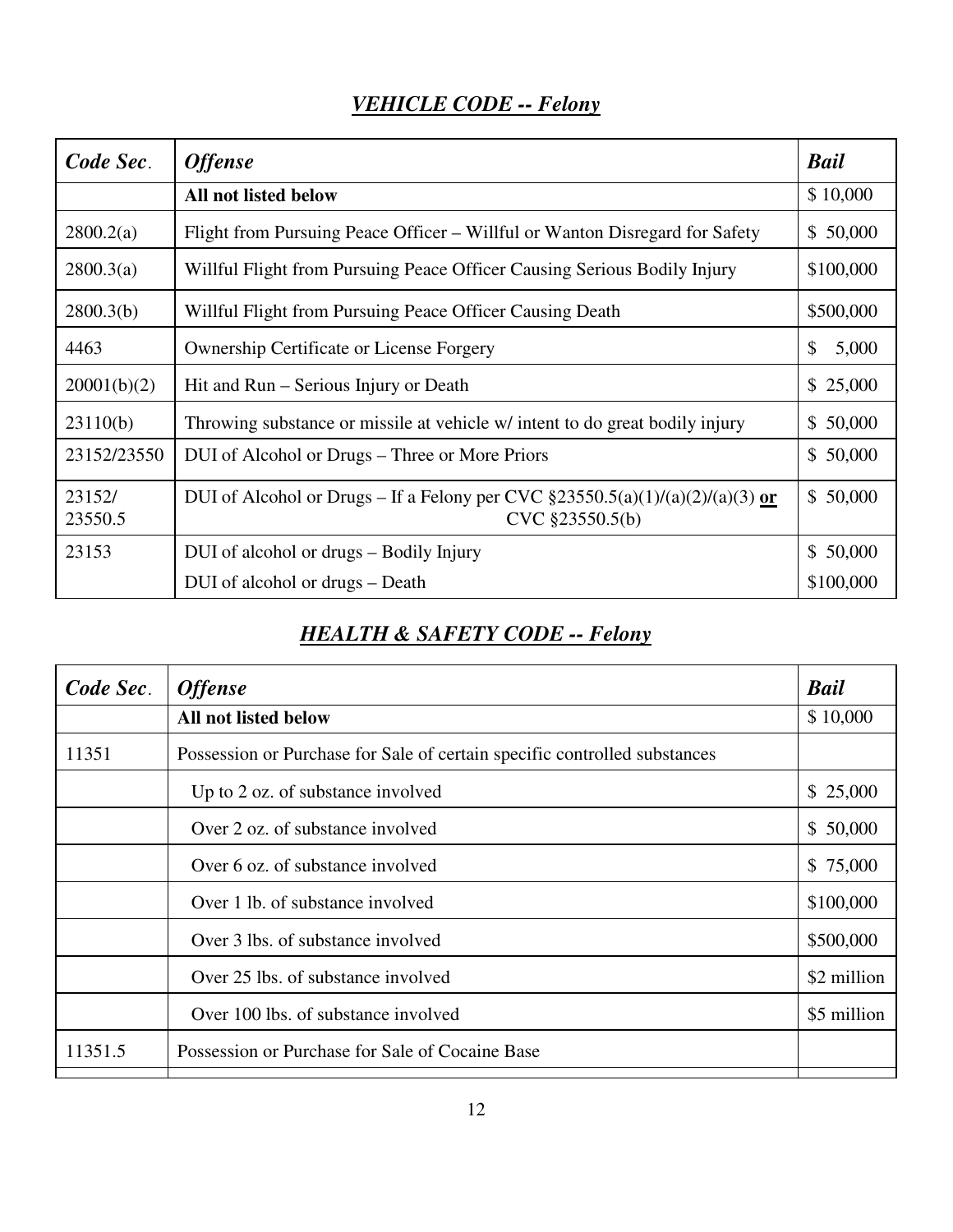|          | Up to 2 oz. of substance involved                                                                                                         | \$25,000    |
|----------|-------------------------------------------------------------------------------------------------------------------------------------------|-------------|
|          | Over 2 oz. of substance involved                                                                                                          | \$50,000    |
|          | Over 6 oz. of substance involved                                                                                                          | \$75,000    |
|          | Over 1 lb. of substance involved                                                                                                          | \$100,000   |
|          | Over 3 lbs. of substance involved                                                                                                         | \$500,000   |
|          | Over 10 lbs. of substance involved                                                                                                        | \$1 million |
|          | Over 25 lbs. of substance involved                                                                                                        | \$2 million |
|          | Over 100 lbs. of substance involved                                                                                                       | \$5 million |
| 11352    | Illegal Transportation, Sale, Furnishing of certain specific or classified controlled<br>substances                                       |             |
|          | Up to 2 oz. of substance involved                                                                                                         | \$25,000    |
|          | Over 2 oz. of substance involved                                                                                                          | \$50,000    |
|          | Over 6 oz. of substance involved                                                                                                          | \$75,000    |
|          | Over 1 lb. of substance involved                                                                                                          | \$100,000   |
|          | Over 3 lbs. of substance involved                                                                                                         | \$500,000   |
|          | Over 10 lbs. of substance involved                                                                                                        | \$1 million |
|          | Over 25 lbs. of substance involved                                                                                                        | \$2 million |
|          | Over 100 lbs. of substance involved                                                                                                       | \$5 million |
| 11352(b) | Controlled substances - Transportation between non-contiguous counties                                                                    | \$50,000    |
| 11353    | Person 18 years or over Using Minor in Sale, Transportation, or Giving to a<br>Minor certain specific or classified controlled substances |             |
|          | Up to 6 oz. of substance involved                                                                                                         | \$50,000    |
|          | Over 6 oz. of substance involved                                                                                                          | \$75,000    |
|          | Over 1 lb. of substance involved                                                                                                          | \$100,000   |
|          | Over 3 lbs. of substance involved                                                                                                         | \$500,000   |
|          | Over 10 lbs. of substance involved                                                                                                        | \$1 million |
|          | Over 25 lbs. of substance involved                                                                                                        | \$2 million |
|          |                                                                                                                                           |             |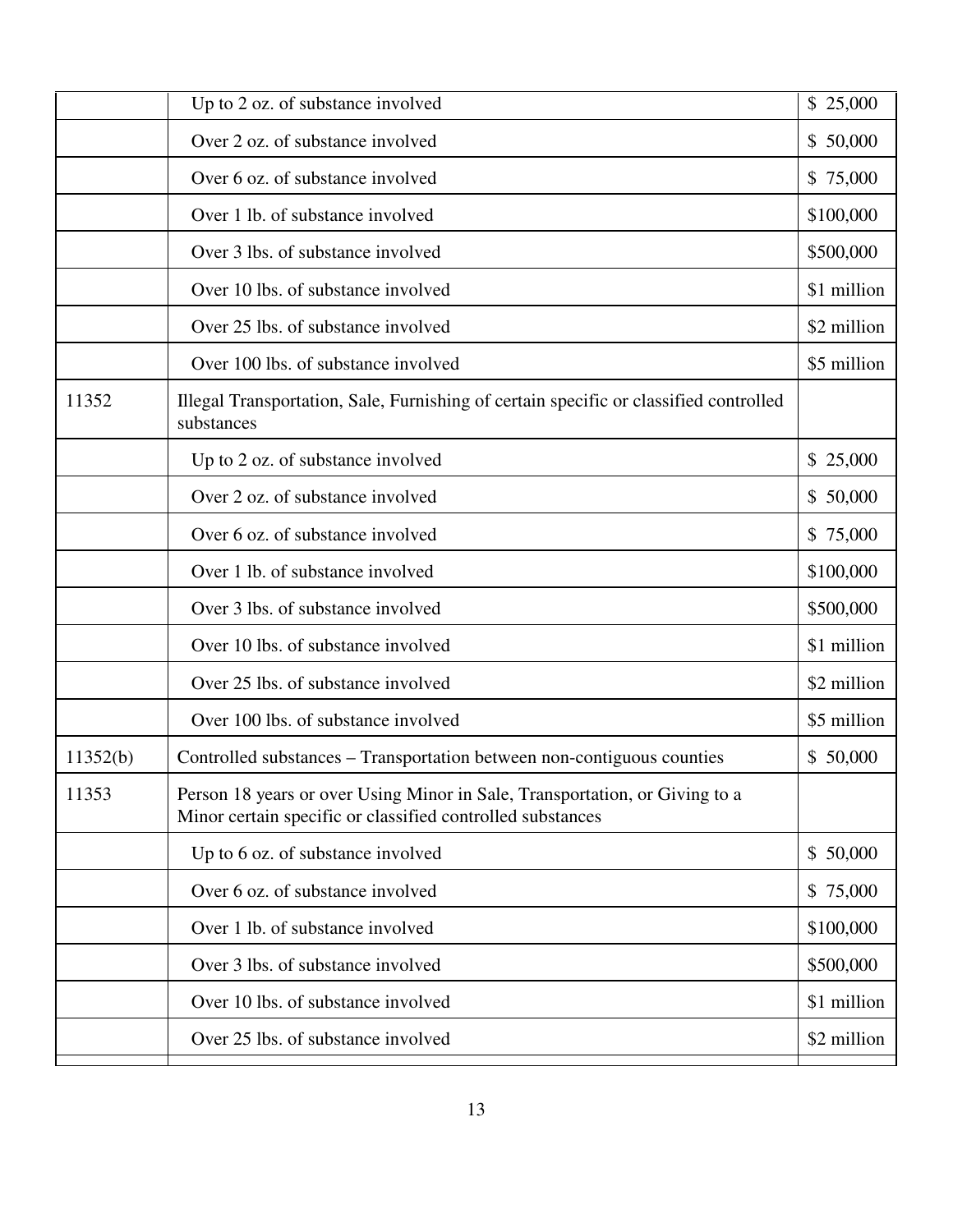|         | Over 100 lbs. of substance involved                                                                                                               | \$5 million |
|---------|---------------------------------------------------------------------------------------------------------------------------------------------------|-------------|
| 11353.5 | Adult preparing to sell to minor drugs or narcotics                                                                                               |             |
|         | Up to 6 oz. of substance involved                                                                                                                 | \$50,000    |
|         | Over 6 oz. of substance involved                                                                                                                  | \$75,000    |
|         | Over 1 lb. of substance involved                                                                                                                  | \$100,000   |
|         | Over 3 lbs. of substance involved                                                                                                                 | \$500,000   |
|         | Over 10 lbs. of substance involved                                                                                                                | \$1 million |
|         | Over 25 lbs. of substance involved                                                                                                                | \$2 million |
|         | Over 100 lbs. of substance involved                                                                                                               | \$5 million |
| 11354   | Person under 18 years Using Minor in Sale, Transportation, or Giving to a Minor<br>certain specific or classified substances                      |             |
|         | Up to 2 oz. of substance involved                                                                                                                 | \$25,000    |
|         | Over 2 oz. of substance involved                                                                                                                  | \$50,000    |
|         | Over 6 oz. of substance involved                                                                                                                  | \$75,000    |
|         | Over 1 lb. of substance involved                                                                                                                  | \$100,000   |
|         | Over 3 lbs. of substance involved                                                                                                                 | \$500,000   |
|         | Over 10 lbs. of substance involved                                                                                                                | \$1 million |
|         | Over 25 lbs. of substance involved                                                                                                                | \$2 million |
|         | Over 100 lbs. of substance involved                                                                                                               | \$5 million |
| 11355   | Sale or Furnishing substance falsely represented as controlled substance, with<br>respect to certain specific or classified controlled substances | \$10,000    |
| 11358   | Marijuana – Cultivate or Process                                                                                                                  |             |
|         | Up to 10 lbs.                                                                                                                                     | \$10,000    |
|         | Over 10 lbs.                                                                                                                                      | \$25,000    |
|         | Over 25 lbs.                                                                                                                                      | \$50,000    |
| 11359   | Marijuana – Possession for Sale                                                                                                                   |             |
|         | Up to 1 lb.                                                                                                                                       | \$10,000    |
|         |                                                                                                                                                   |             |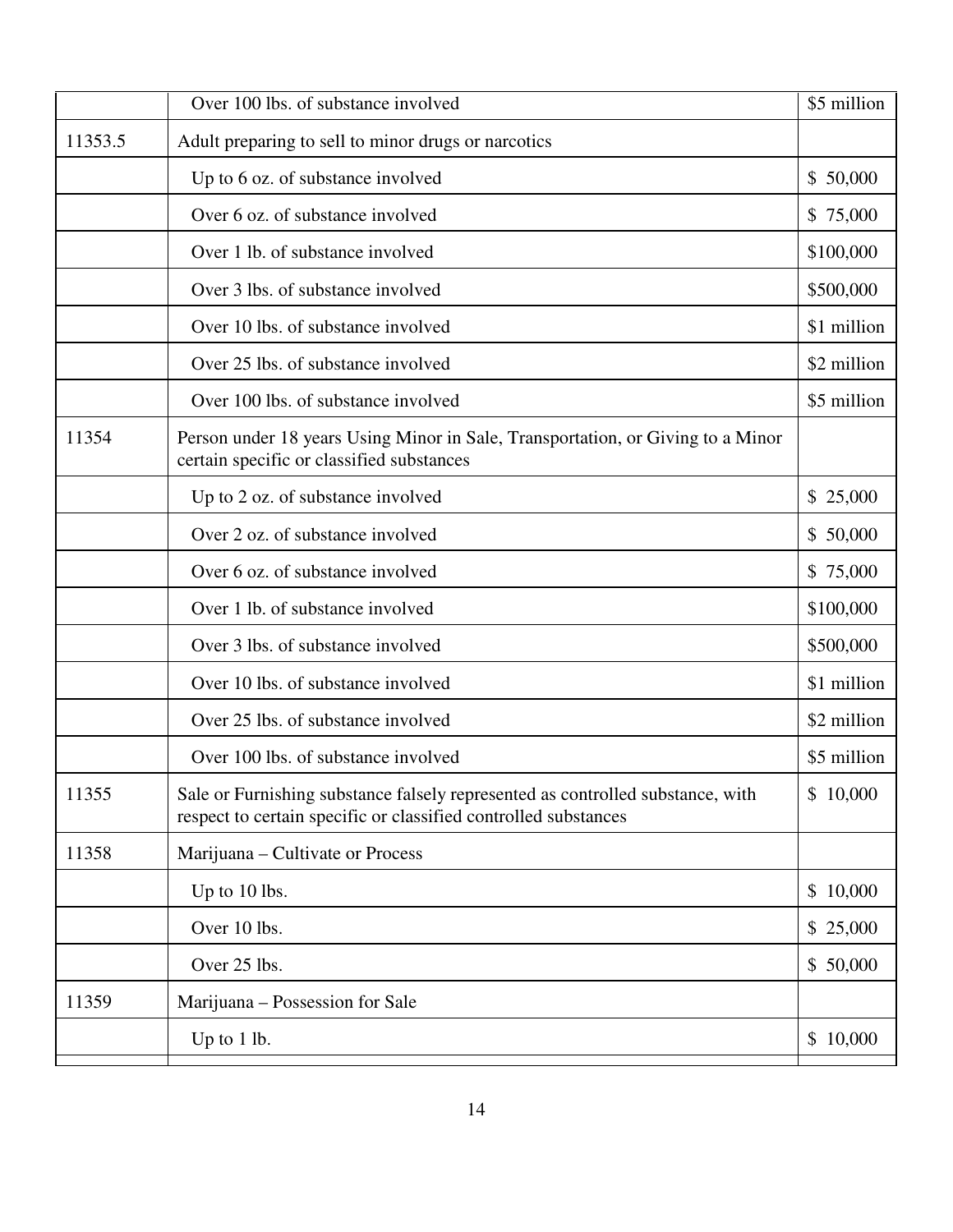|            | 1 to 5 lb.                                                                                                | \$25,000     |
|------------|-----------------------------------------------------------------------------------------------------------|--------------|
|            | 5 to 10 lbs.                                                                                              | \$50,000     |
|            | Over 10 lbs.                                                                                              | \$75,000     |
| 11360(a)   | Marijuana – Transportation, Sale, or Furnishing                                                           |              |
|            | Up to 1 lb.                                                                                               | \$10,000     |
|            | 1 to 5 lb.                                                                                                | \$ 25,000    |
|            | 5 to 10 lbs.                                                                                              | \$50,000     |
|            | Over 10 lbs.                                                                                              | \$75,000     |
| 11361      | Marijuana – Person 18 yrs or over Using Minor in Sale, Transportation, or Giving<br>to Minor              |              |
|            | Up to 5 lbs.                                                                                              | \$25,000     |
|            | Over 5 lbs.                                                                                               | \$50,000     |
|            | Over 10 lbs.                                                                                              | \$75,000     |
| 11363      | Peyote – Cultivating or Processing                                                                        | \$ 25,000    |
| 11366      | Maintaining Place for Selling, Giving, or Using of certain specific or classified<br>controlled substance | \$ 25,000    |
| 11366.5(b) | Allowing Location to be Fortified for Sale                                                                | 25,000<br>\$ |
| 11366.6    | Using Fortified Location for Sale                                                                         | \$25,000     |
| 11368      | Narcotic Drug – Forging or Altering Prescription                                                          | 10,000<br>\$ |
| 11370.1    | Possession of Drugs while Armed w/ Firearm                                                                | \$25,000     |
| 11378      | Possession of controlled Substance for Sale                                                               |              |
|            | If 1,000 pills or less                                                                                    | 10,000<br>\$ |
|            | Over 1,000 pills                                                                                          | \$25,000     |
|            | Up to 1 oz. of substance involved                                                                         | \$10,000     |
|            | Over 1 oz. of substance involved                                                                          | \$25,000     |
|            | Over 1 lb. or more of substance involved                                                                  | \$50,000     |
|            | Over 3 lb. of substance involved                                                                          | \$100,000    |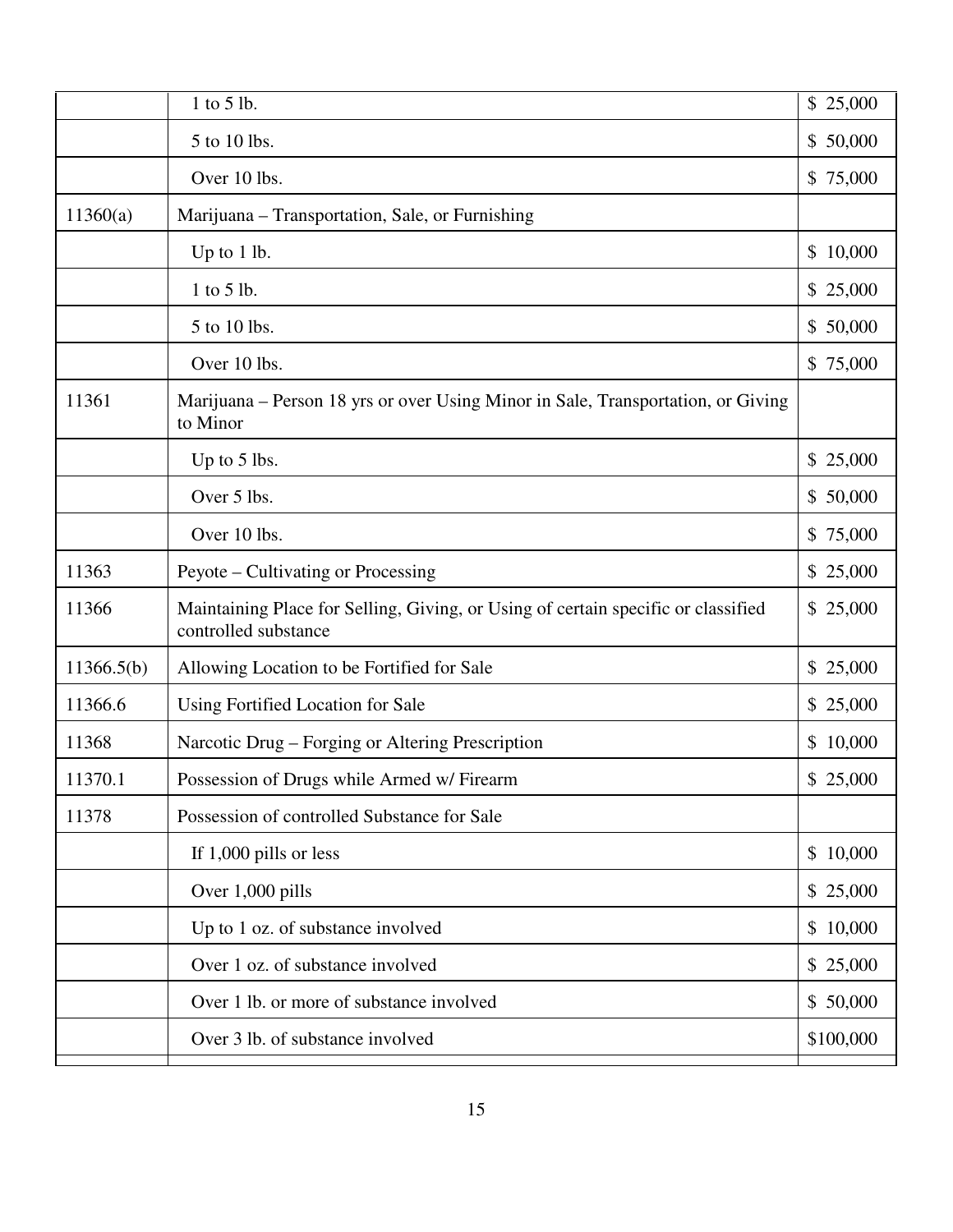|          | Over 10 lb. of substance involved                     | \$250,000   |
|----------|-------------------------------------------------------|-------------|
|          | Over 25 lbs. of substance involved                    | \$500,000   |
| 11378.5  | Possession or Purchase for Sale of PCP                |             |
|          | Up to 1 oz. liquid or 1 gram powder                   | \$25,000    |
|          | Over 1 oz. liquid or 1 gram powder                    | \$50,000    |
|          | Over 6 oz. liquid or 6 grams powder                   | \$75,000    |
|          | Over 1 quart liquid or 2 oz. powder                   | \$100,000   |
|          | Over 1 gallon liquid or 8 oz. powder                  | \$250,000   |
|          | Over 5 gallons liquid or 2½ lbs. powder               | \$500,000   |
|          | Over 20 gallons liquid or 10 lbs. powder              | \$1 million |
|          | Over 25 gallons liquid or $12\frac{1}{2}$ lbs. powder | \$2 million |
|          | Over 200 gallons liquid or 100 lbs. powder            | \$5 million |
| 11379    | Sale of Controlled Substances                         |             |
|          | If 2 oz. or less of substance                         | \$25,000    |
|          | Over 2 oz. of substance involved                      | \$50,000    |
|          | Over 1 lb. of substance involved                      | \$100,000   |
|          | Over 10 lbs. of substance involved                    | \$250,000   |
|          | Over 125 lbs. of substance involved                   | \$500,000   |
| 11379(b) | Transportation between Non-Contiguous Counties        | \$50,000    |
| 11379.5  | Sale of PCP                                           |             |
|          | If 1 oz. or less liquid or 1 gram powder              | \$25,000    |
|          | Over 1 oz. liquid or 1 gram powder                    | \$50,000    |
|          | Over 6 oz. liquid or 6 grams powder                   | \$75,000    |
|          | Over 1 quart liquid or 2 oz. powder                   | \$100,000   |
|          | Over 1 gallon liquid or 8 oz. powder                  | \$250,000   |
|          | Over 5 gallons liquid or 2½ lbs. powder               | \$500,000   |
|          |                                                       |             |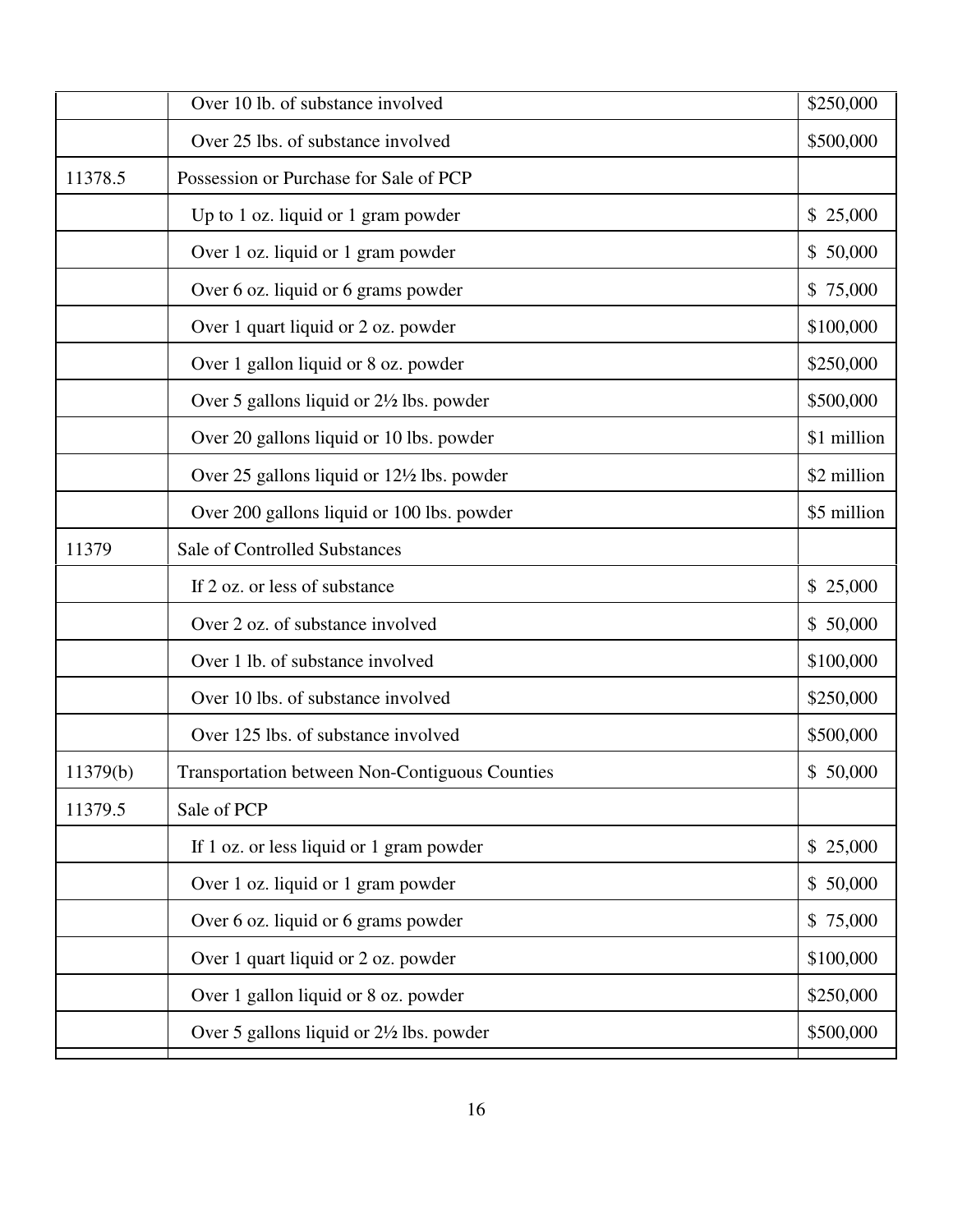|            | Over 20 gallons liquid or 10 lbs. powder                          | \$1 million |
|------------|-------------------------------------------------------------------|-------------|
|            | Over 25 gallons liquid or $12\frac{1}{2}$ lbs. powder             | \$2 million |
|            | Over 200 gallons liquid or 100 lbs. powder                        | \$5 million |
| 11379.6(a) | Manufacture of a Controlled Substance                             | \$500,000   |
| 11379.6(b) | Offer to manufacture                                              | \$25,000    |
| 11379.8    | Manufacturing a Controlled Substance w/ Enhancement               |             |
|            | Over 1 lb. or 3 gallons                                           | \$750,000   |
|            | Over 3 lbs. or 10 gallons                                         | \$1 million |
|            | Over 10 lbs. or 25 gallons                                        | \$2 million |
| 11380      | Soliciting minor re: controlled substances                        |             |
|            | Under 2,000 pills                                                 | \$10,000    |
|            | 2001 to 5,000 pills                                               | \$25,000    |
|            | Over 5,001 pills                                                  | \$50,000    |
| 11383(a)   | Possession of Precursors w/ Intent to Manufacture Methamphetamine | \$25,000    |
| 11383(b)   | Possession of Precursors w/ Intent to Manufacture PCP             | \$50,000    |

## *BUSINESS & PROFESSIONS CODE -- Felony*

| Code Sec.   Offense |     | <b>Bail</b>                         |
|---------------------|-----|-------------------------------------|
|                     | All | 10,000<br>$\boldsymbol{\mathsf{S}}$ |

#### *INSURANCE CODE -- Felony*

| Code Sec.   Offense |     | <b>Bail</b>             |
|---------------------|-----|-------------------------|
|                     | All | 10,000<br>$\mathcal{S}$ |

# *WELFARE & INSTITUTIONS CODE -- Felony*

| $\big\vert$ Code Sec. $\big\vert$ Offense |     | <b>Bail</b>                         |
|-------------------------------------------|-----|-------------------------------------|
|                                           | All | 10,000<br>$\boldsymbol{\mathsf{S}}$ |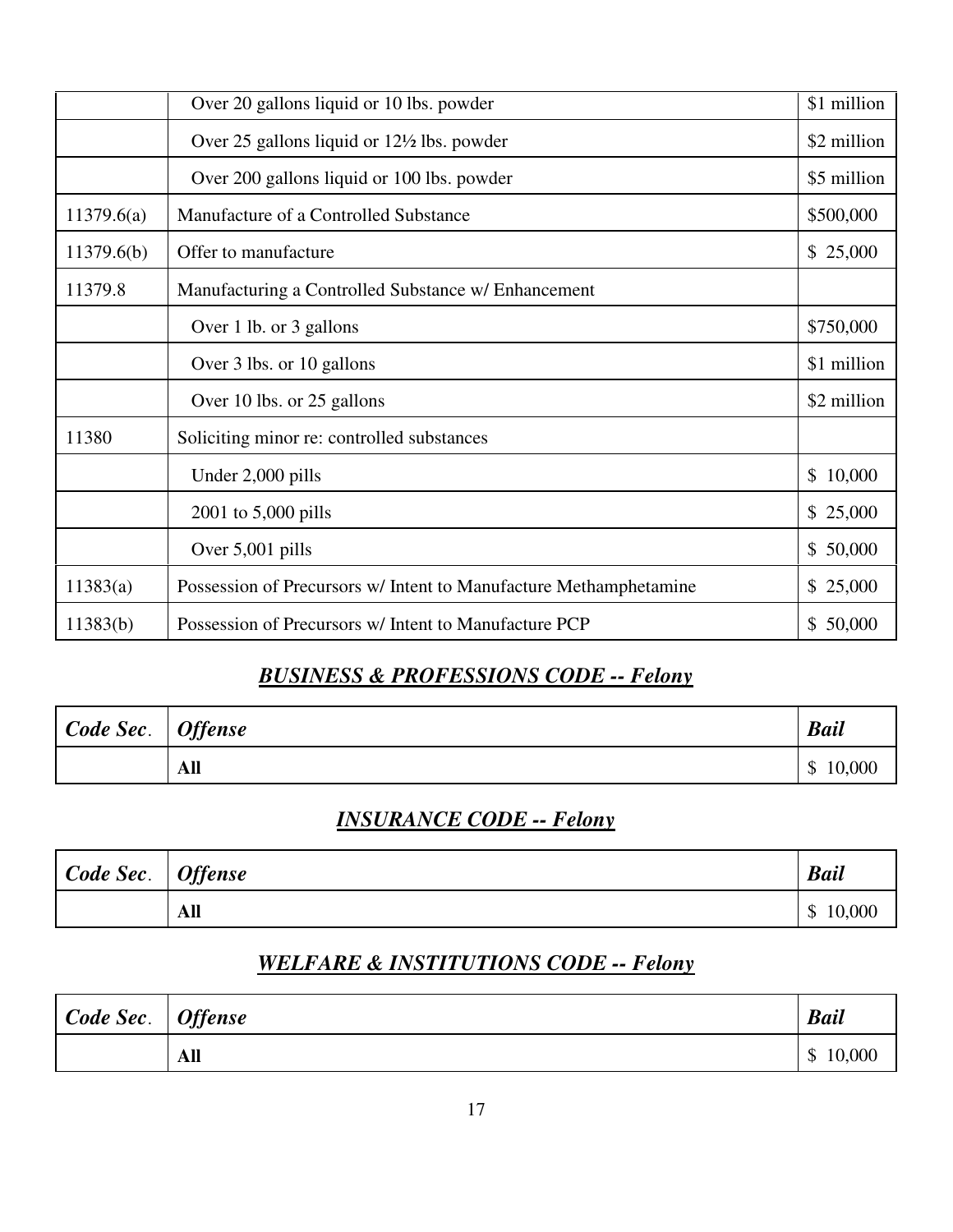## *INCREMENTS FOR SENTENCE ENHANCEMENTS AND OTHER EXTRAORDINARY CIRCUMSTANCES*

| Code Sec.   | <b>Offense/Description</b>                           |                          | Add to<br><b>Bail</b>       |
|-------------|------------------------------------------------------|--------------------------|-----------------------------|
| 1170.12     | Strike prior $(1)$                                   |                          | \$50,000                    |
| 1170.12     | Strike prior (2 or more)                             |                          | \$1 million<br>(total bail) |
| 12022(a)    | Principal armed w/ firearm                           |                          | \$10,000                    |
| 12022(b)    | Use of deadly weapon                                 |                          | \$25,000                    |
| 12022(c)    | Armed w/ firearm in drug offense                     |                          | \$25,000                    |
| 12022(d)    | Principal armed w/ weapon other than firearm         |                          | \$10,000                    |
| 12022.1(b)  | New felony while on bail/O.R.                        |                          | \$25,000                    |
| 12022.1(e)  | New felony while on prison parole                    |                          | \$25,000                    |
| 12022.1(f)  | New felony while on felony probation                 |                          | \$25,000                    |
| 12022.2     | <b>Armor Piercing Ammunition</b>                     |                          | \$50,000                    |
| 12022.3(a)  | Use Firearm – Sex Offense                            |                          | \$100,000                   |
| 12022.3(b)  | Armed Firearm - Sex Offense                          |                          | \$50,000                    |
| 12022.5(a)  | Personal Use of Firearm                              |                          | \$25,000                    |
| 12022.5(b)  | Discharging Firearm at Occupied Vehicle              |                          | \$50,000                    |
| 12022.53(b) | Personal Use of Firearm – Enumerated Felonies        |                          | \$25,000                    |
| 12022.53(c) | Discharge of Firearm – Enumerated Felonies           |                          | \$50,000                    |
| 12022.53(d) | Great Bodily Injury w/ Firearm - Enumerated Felonies |                          | \$100,000                   |
| 12022.55    | Discharging Firearm from Vehicle                     |                          | \$50,000                    |
| 12022.6(a)  | Loss exceeds \$50,000                                | (*or amount, if greater) | $$50,000*$                  |
| 12022.6(b)  | Loss exceeds \$150,000                               | (*or amount, if greater) | \$150,000*                  |
| 12022.6(c)  | Loss exceeds \$1,000,000                             | (*or amount, if greater) | \$1 million*                |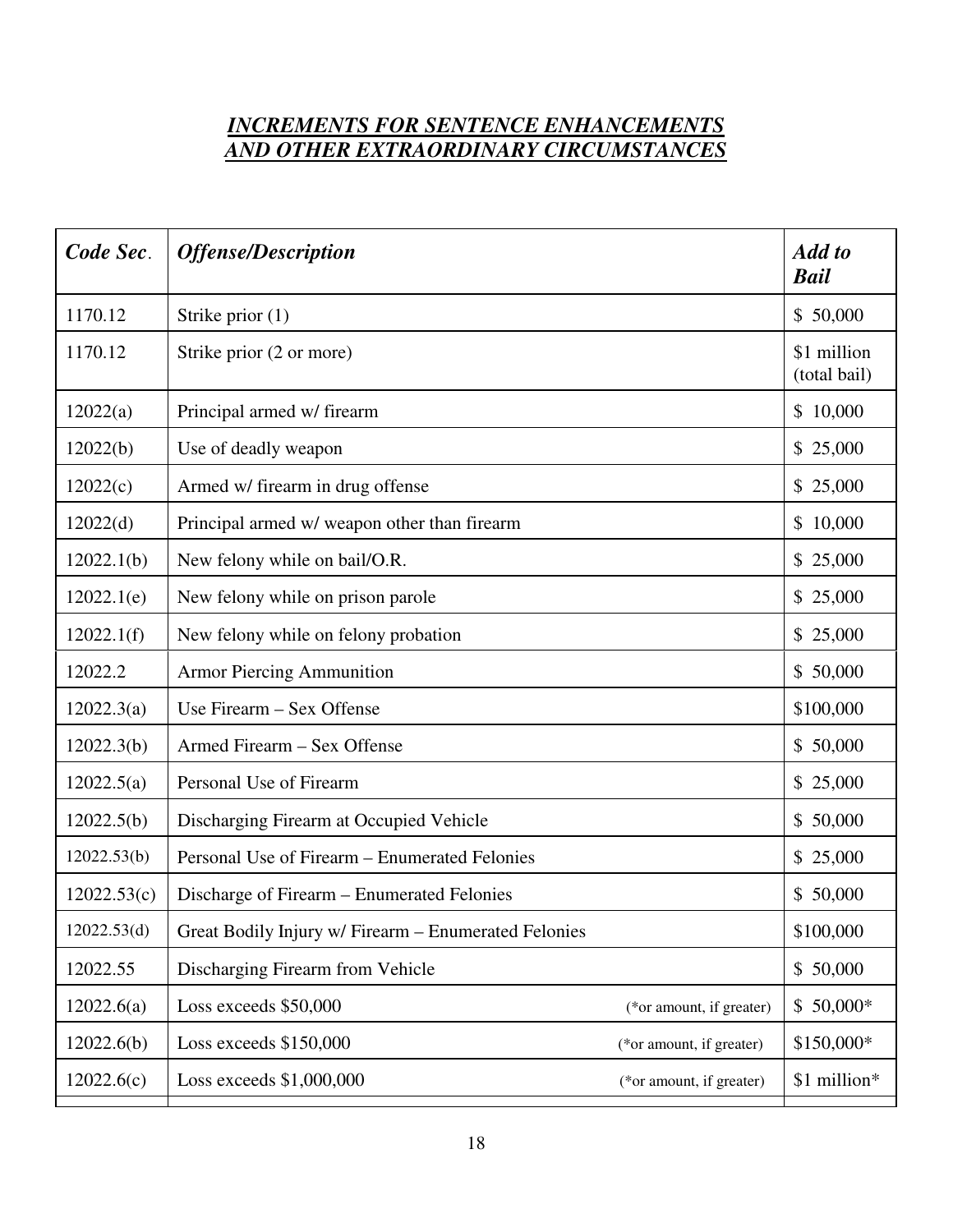| 12022.6(d) | Loss exceeds $$2,500,000$<br>(*or amount, if greater) | $$2.5$ million* |
|------------|-------------------------------------------------------|-----------------|
| 12022.7    | Infliction of Great Bodily Injury                     | \$25,000        |
| 12022.75   | Administer Drug Against Victim's Will                 | \$25,000        |
| 12022.8    | <b>GBI During Sex Crime</b>                           | \$50,000        |
| 12022.9    | <b>GBI Causing Termination of Pregnancy</b>           | \$100,000       |

#### *PRIORS AND OTHER CONDITIONS*

| Code Sec.                       | <b>Offense/Description</b>                                                  | <b>Bail</b>            |
|---------------------------------|-----------------------------------------------------------------------------|------------------------|
| 667                             | Serious Felony (Valid prior term under PC §667.5)                           |                        |
|                                 | * Violent prior term and violent present<br>offense (per PC $\S 667.5(a)$ ) | \$25,000               |
|                                 | * All others (per PC $\S667.5(b)$ )                                         | 10,000<br>\$           |
| 667(e)(1)                       | Serious or Violent Prior Felony                                             | 10,000<br>$\mathbb{S}$ |
| 667(e)(2)                       | Serious or Violent Prior Felony                                             | \$10,000               |
| 667.6(a)                        | Sex Conviction w/ Prior Sex Conviction                                      | \$ 25,000              |
| 667.6(b)                        | Sex Conviction w/ Two or More Prior Sex Convictions                         | \$100,000              |
| 667.7                           | GBI w/ Prior Violent Felony Conviction                                      | \$100,000              |
| 667.8(a)                        | Kidnapping to Commit Sex Offense                                            | \$500,000              |
| 667.8(b)                        | Kidnapping to Commit Sex Offense - Victim Under 14                          | \$500,000              |
| 667.85                          | Kidnapping w/ Intent to Deprive Legal Guardian of Custody                   | \$25,000               |
| 667.9                           | Certain Enumerated Crimes Against Elderly, Under 14, or Handicapped         | 25,000<br>\$           |
| 667.10                          | Sex Crimes (Repeat Offender) Against Elderly/Under 14                       | \$100,000              |
| One Strike<br>Prior             |                                                                             | bail amt<br>doubled    |
| Two or<br>More Strike<br>Priors |                                                                             | \$1 million            |